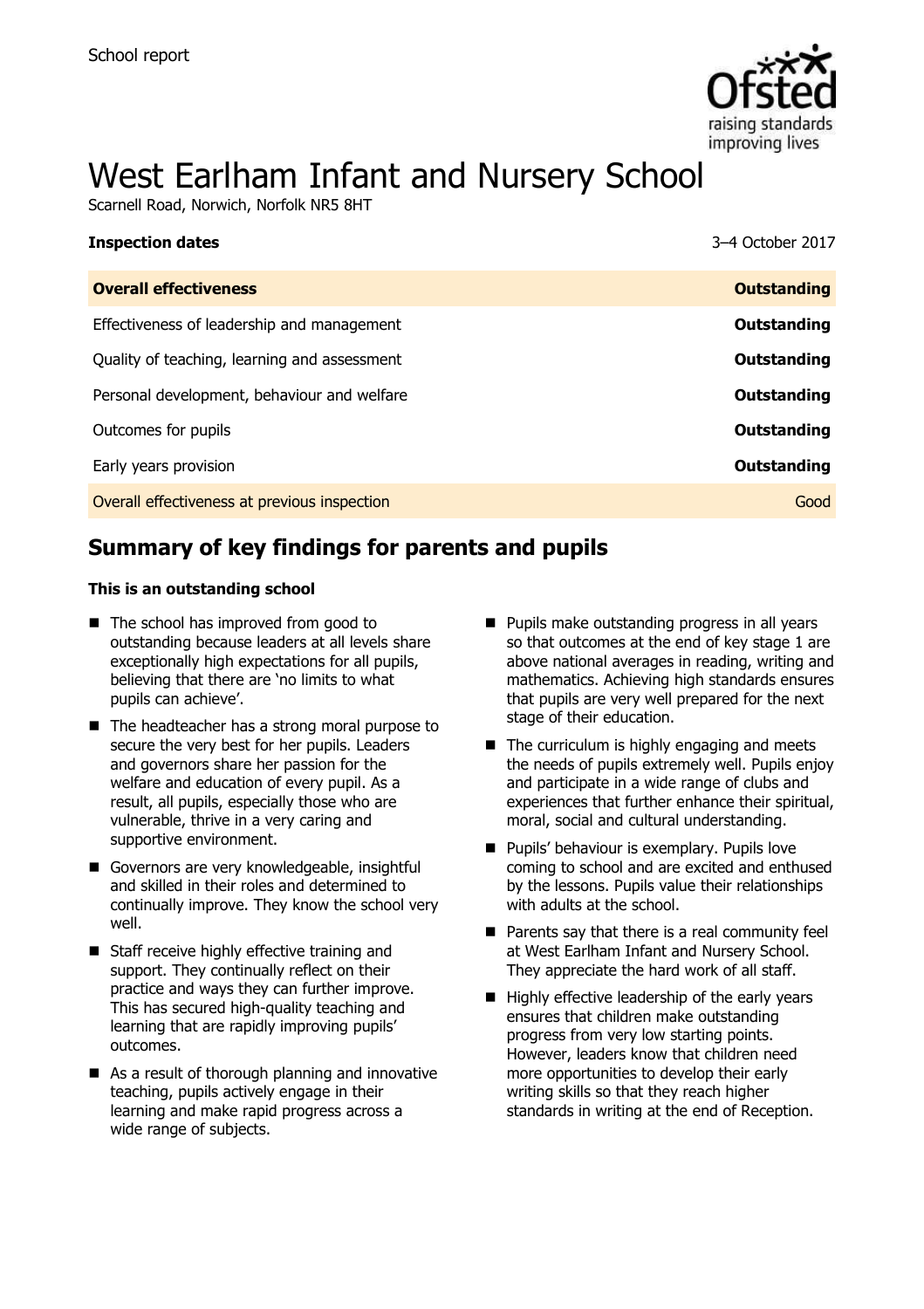

# **Full report**

### **What does the school need to do to improve further?**

**Ensure that teachers provide more opportunities for children to develop and improve** their writing skills in the early years so that more children achieve the national expectation at the end of Reception.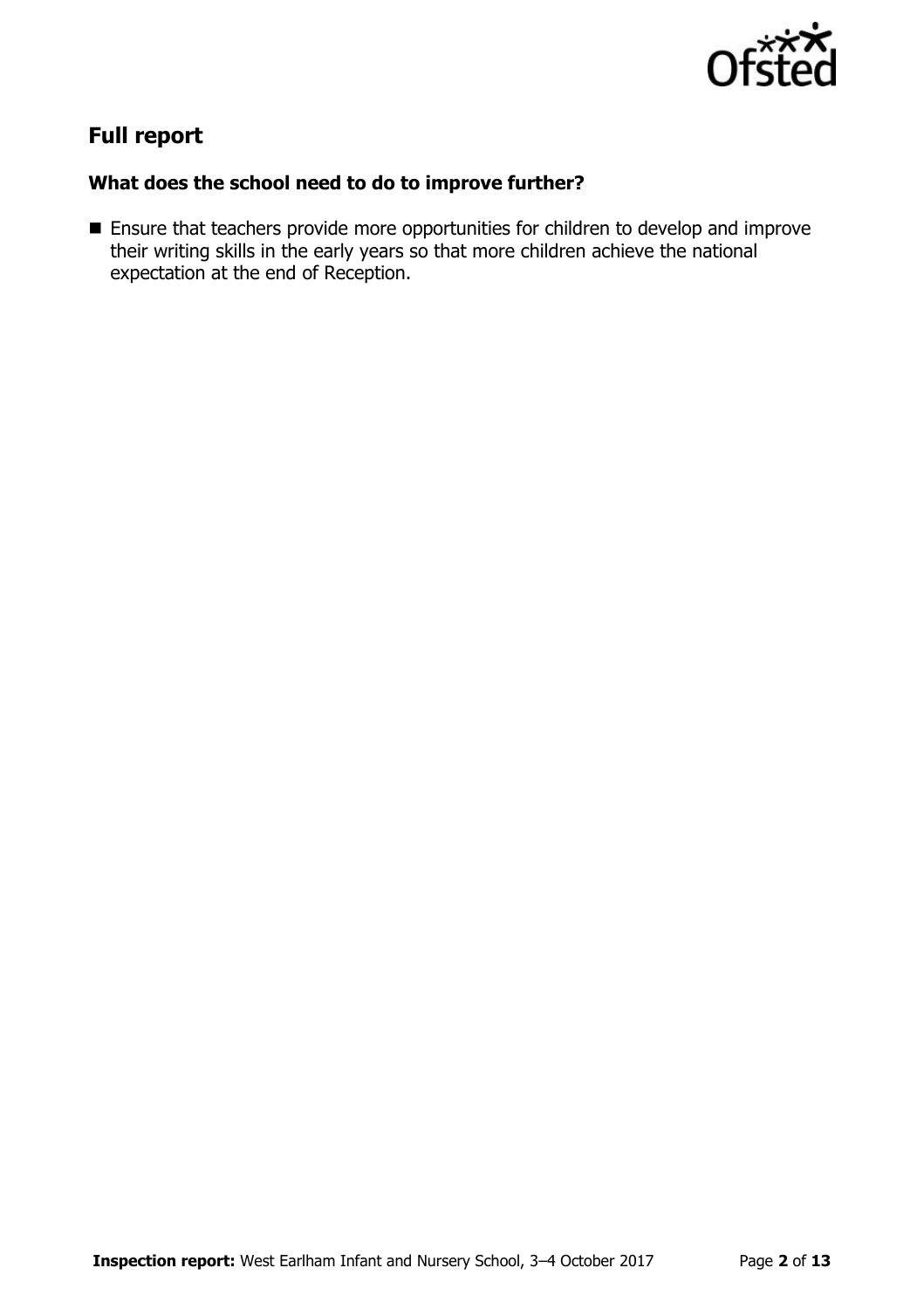

# **Inspection judgements**

#### **Effectiveness of leadership and management COULDER COULDER OUTSTANDING**

- The headteacher's vision of a strongly inclusive school where every pupil achieves their very best has been embraced by pupils and staff. This has led to all pupils, regardless of individual need or starting point, feeling safe and achieving outstanding results. All pupils make strong progress across a wide range of subjects, and standards continue to rise.
- Leaders know the school well and what they need to do to continually improve and maintain the high quality of provision and impressive pupils' outcomes. The staff team states: 'We are aspirational in this school. We don't put a ceiling on what our pupils can achieve.'
- Staff receive highly supportive training, advice and guidance to maintain the high quality of teaching across the school. Teachers, including those new to the profession, set themselves high standards, reflect on their practice and are unfailing in their commitment to improve pupils' outcomes. Staff morale is very high and their responses to Ofsted's online questionnaire show unanimously that they are proud to be working at the school.
- The leadership team has a very clear understanding of the strengths of the school and acts extremely quickly to address any potential weaknesses. They monitor the quality of teaching carefully and set targets for improvement if needed. Subject leaders are confident and knowledgeable. They have an extensive knowledge of effective teaching approaches in their areas and have supported all staff to develop and improve their practice.
- A strong feature of the school is the investment in the training of teaching assistants, and the emphasis on focused, and very regular, discussions about learning. As a result, teaching assistants are very effective in both conducting interventions with groups of pupils and supporting in class.
- Leaders' systems for managing the performance of staff are exemplary. All members of staff agree ambitious targets that closely align with school development priorities. Staff receive high-quality training that enables them to achieve their targets and develop their practice.
- **Pupils benefit from a very broad curriculum based around exciting, relevant** experiences. This increases pupils' understanding and helps them produce high-quality work. The school gives specific attention to basic skills but also provides pupils with a rich range of subjects and activities. Learning is enhanced by trips to places of interest, special events and visitors to school.
- Extra-curricular opportunities are extensive. These inspire pupils and contribute positively to their spiritual, moral, social and cultural understanding. Activities include visits, for example to Norwich Castle and the Sainsbury Centre for Visual Arts. Pupils learn to be responsible and caring citizens by litter-picking in the local community and making regular visits to a local care home for elderly people. Pupils' mathematical skills are developed extremely well through the real-life experience of running a weekly market stall at the end of the school day. Pupils sort and price food items donated by a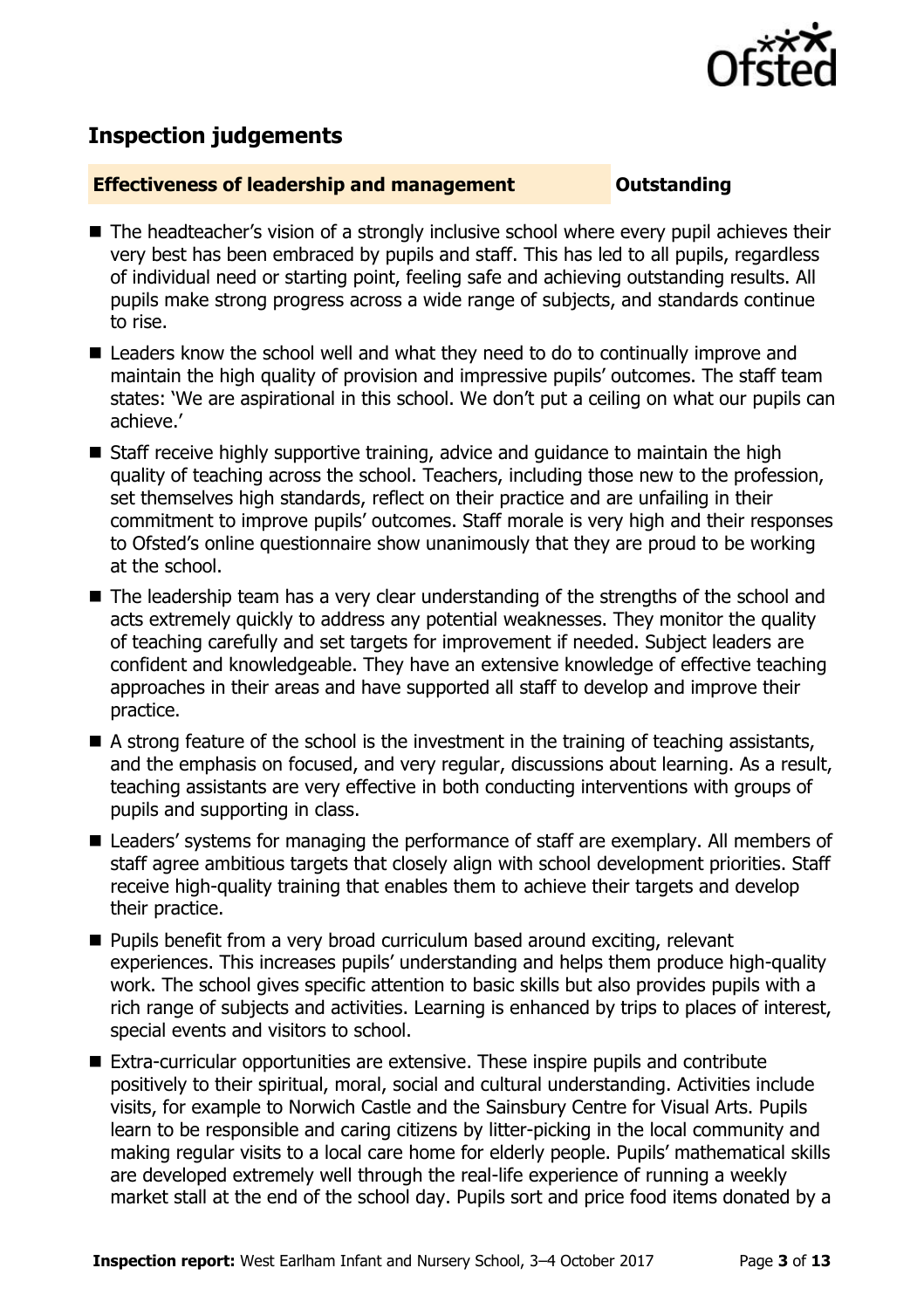

local supermarket and sell them to families and the local community. Pupils appreciate the rich experiences that the school provides for them. Pupils told inspectors that 'This school is fantastic. We learn a lot here.'

- The pupil premium funding is used extremely well. Leaders and governors swiftly identify any barriers to learning and provide highly personalised and appropriate support. Leaders, including governors, regularly review the impact of spending. This ensures that disadvantaged pupils, including the most able disadvantaged pupils, make rapid progress and often at a greater rate than other pupils in the school and other pupils nationally.
- The primary sport grant is used extremely effectively. Leaders are acutely aware of the importance of physical activity and provide pupils with an extensive range of opportunities. Enthusiastic sports coaches work alongside teachers to teach physical education and provide a wide range of physical activities, including many after-school clubs. Pupils readily participate in the school's 'daily mile' challenge. They told inspectors that they 'can run faster' and are 'getting better'. Leaders also encourage parents to take part in sporting events alongside their children so that families can develop a lifelong love of sport and enjoy a healthy lifestyle together.
- Leaders make skilful use of the additional funding for pupils who have special educational needs and/or disabilities. This is used very effectively to support pupils' learning and to give them an equal opportunity to succeed. The special educational needs coordinator (SENCo) and her dedicated team ensure that these pupils make rapid progress from their starting points. Leaders track pupils' progress routinely. Teachers and teaching assistants provide high-quality support to these pupils and their parents. Leaders make sure that pupils' welfare and well-being are given the highest priority.
- Leaders have worked hard to gain the trust and support of families and the local community. The school provides a free breakfast every day for children and their parents, which encourages families to enjoy a positive time together before the start of the school day. The school's informative website, the workshops provided for parents and the support offered in all aspects of parenting enable parents to understand how they can better support their children's learning at home.
- Parents appreciate the support they receive from the school and the hard work of staff who 'go above and beyond' to ensure that their children make strong progress in all areas. Parents describe the school as 'brilliant' and 'really supportive'. One parent stated, 'The school helps me to help my son with his behaviour and learning.' Another commented: 'I can't fault the school, you can talk to anyone without them judging you. The teachers are very patient. I can see lots of positive changes in my children.'
- The local authority has provided effective support and challenge to the school since the previous inspection. The local authority uses the school to share its excellent practice with other local schools.

### **Governance of the school**

Governance is a great strength of the school. Governors share the leaders' clear vision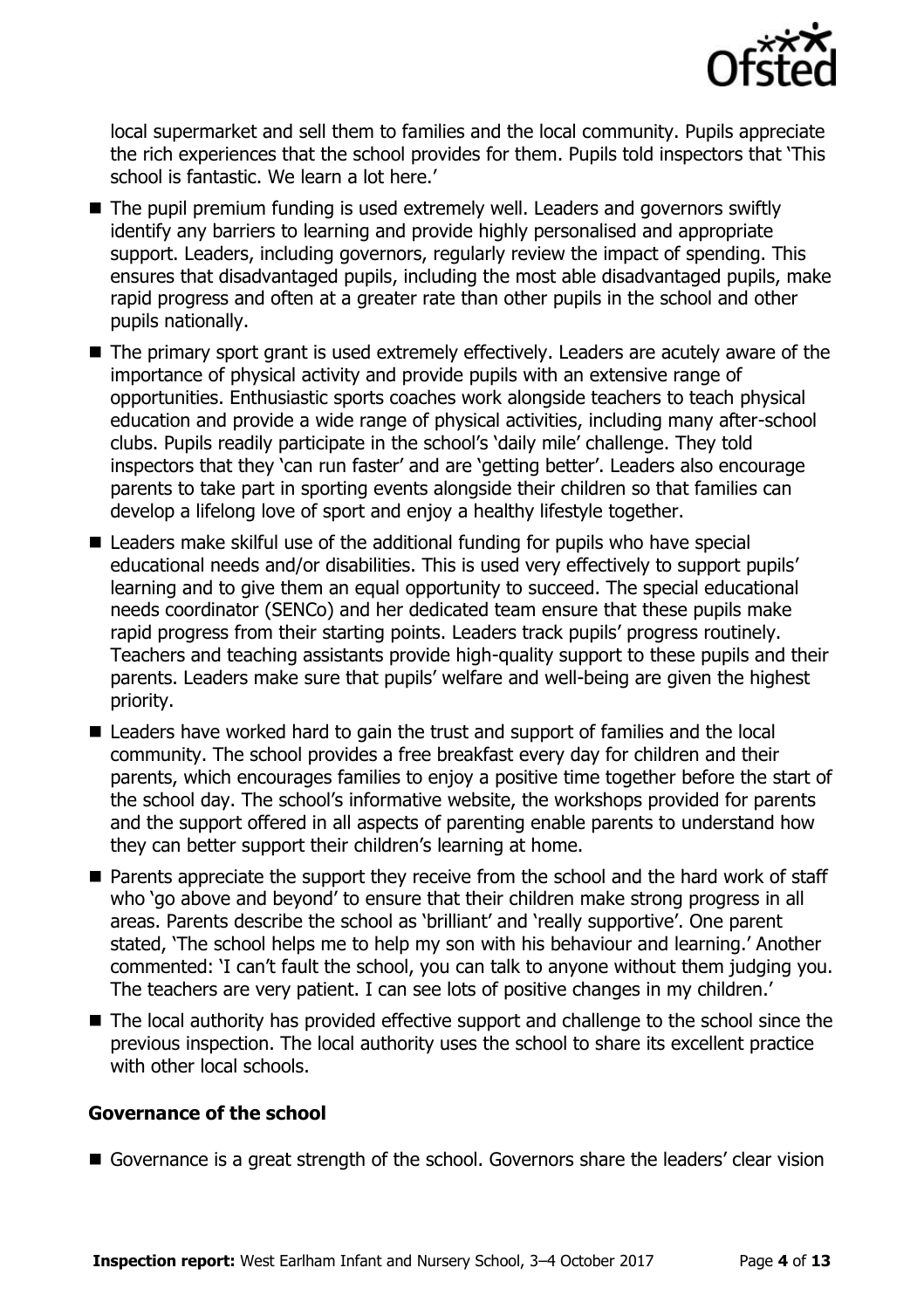

for raising pupils' aspirations and are relentless in improving all aspects of the school for pupils because 'only the best is good enough'.

- Governors have contributed to the school's success through their knowledge about education and their understanding of and respect for the community.
- Governors are rigorous about evaluating the use of additional funding for both disadvantaged pupils and those who have special educational needs and/or disabilities. They receive frequent and detailed reports from leaders and governors hold them to account for the progress made by these groups. Governors use information about pupils' achievement to decide which aspects of the school they will monitor for themselves.
- Governors keep themselves up to date with national changes in education and participate in local authority training. Consequently, they play a full and very effective role in determining the strategic work of the school.

### **Safeguarding**

- The arrangements for safeguarding are highly effective.
- Training is regular and thorough so that everyone plays their part in keeping pupils safe. All staff understand and use the safeguarding systems of the school. Leaders have successfully developed a culture of vigilance.
- The pastoral support team helps many vulnerable families by working closely with organisations which can provide focused and timely support. The mutual trust that has been built up between the school and the local community is helping this support to have an even stronger impact.
- The school staff are aware of possible local risks of radicalisation and child sexual exploitation. They are confident in making referrals if pupils are likely to be vulnerable.

#### **Quality of teaching, learning and assessment Outstanding**

- The quality of teaching, learning and assessment is excellent. Teachers have high expectations for every pupil, whatever their ability. Teachers organise their lessons so that they focus on accelerating pupils' learning and so pupils make excellent and sustained progress.
- Teachers and teaching assistants expertly plan lessons that engage pupils' interests, capture their imagination and rapidly develop their skills. For example, when one pupil brought in a toy aeroplane, it led to the whole class researching aeroplanes on the internet, making models and constructing a giant runway out of paper.
- Teachers ensure that no learning time is lost. Pupils are quick to settle and eager to learn as a result of clear classroom routines and highly effective teaching. Time is used well and teachers manage transitions between initial discussion and group work very effectively.
- Teachers and teaching assistants have very strong subject knowledge due to the well-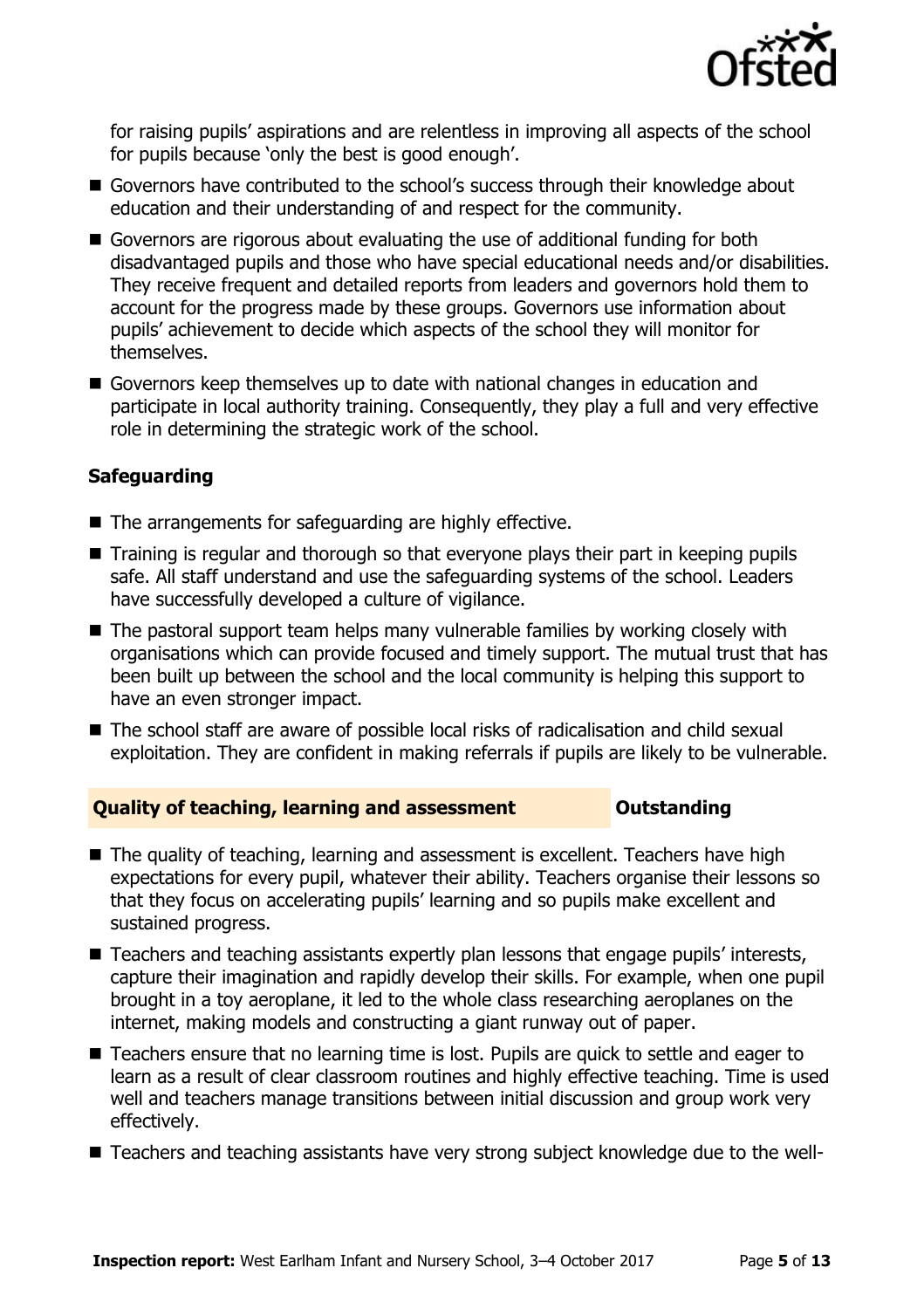

targeted and widespread professional development that they receive. They use this deep knowledge to precisely target questions that will develop pupils' understanding and to use misconceptions and mistakes to further increase learning. Teachers use oral and written feedback to guide pupils' learning. Pupils respond promptly to improve their work so that any gaps in understanding are addressed.

- Reading has a high profile in the school and is taught well. Teachers' strong phonics knowledge is used to plan interesting activities for pupils. As a result, pupils quickly learn to use the letter sounds to work out unfamiliar words. Older pupils participate in focused lessons to develop their comprehension skills of different texts. Access to the many high-quality books in the school encourages pupils to enjoy reading for pleasure and to improve their reading skills. This is already making a positive difference to pupils' outcomes in reading.
- **Pupils were able to speak about their reading books and they understand the** importance of learning to read. One pupil enthusiastically said that reading 'inspires me to write stories, and that's what I want to do when I grow up'. This demonstrates the typical love of reading that permeates throughout the school.
- The teaching of mathematics is highly effective. Pupils explore mathematical ideas and deepen their understanding. Teachers encourage pupils to talk through problems so that they can explain how to solve them. As a result, pupils' written mathematical solutions to problems show excellent applications of their skills.
- The quality and quantity of work in pupils' books from the previous academic year, and in displays around the school, indicate that the teaching of writing is rapidly improving over time. Evidence in pupils' books shows that the teaching of writing effectively incorporates spelling, grammar and punctuation skills. However, teachers do not always ensure that children in the early years have sufficient opportunity to practise early writing skills in all areas of learning. As a result, not enough children reach the national expectations at the end of Reception.

### **Personal development, behaviour and welfare <b>COU COULDER** Outstanding

#### **Personal development and welfare**

- The school's work to promote pupils' personal development and welfare is outstanding.
- Leaders have worked hard to make the school a stimulating and inviting place to be. As a result, pupils want to come to school and are keen to learn.
- **Pupils are rightly proud of their school and they show this in their responses to** questions and in their behaviour. They are kind, polite and welcome new pupils and visitors to the school. For example, when an inspector was visiting a classroom, a group of pupils said, 'We love our school. Shall we show you around?'
- Leaders ensure that pupils lead healthy lives in school. Children in Reception are taught how to brush their teeth properly and this is built into their daily routine at school. School meals are nutritious and pupils take regular exercise.
- The school's work to promote emotional well-being makes a strong contribution to pupils' overall health. Pupils who experience emotional difficulties are extremely well supported by the emotional literacy support assistant and the inclusion team, who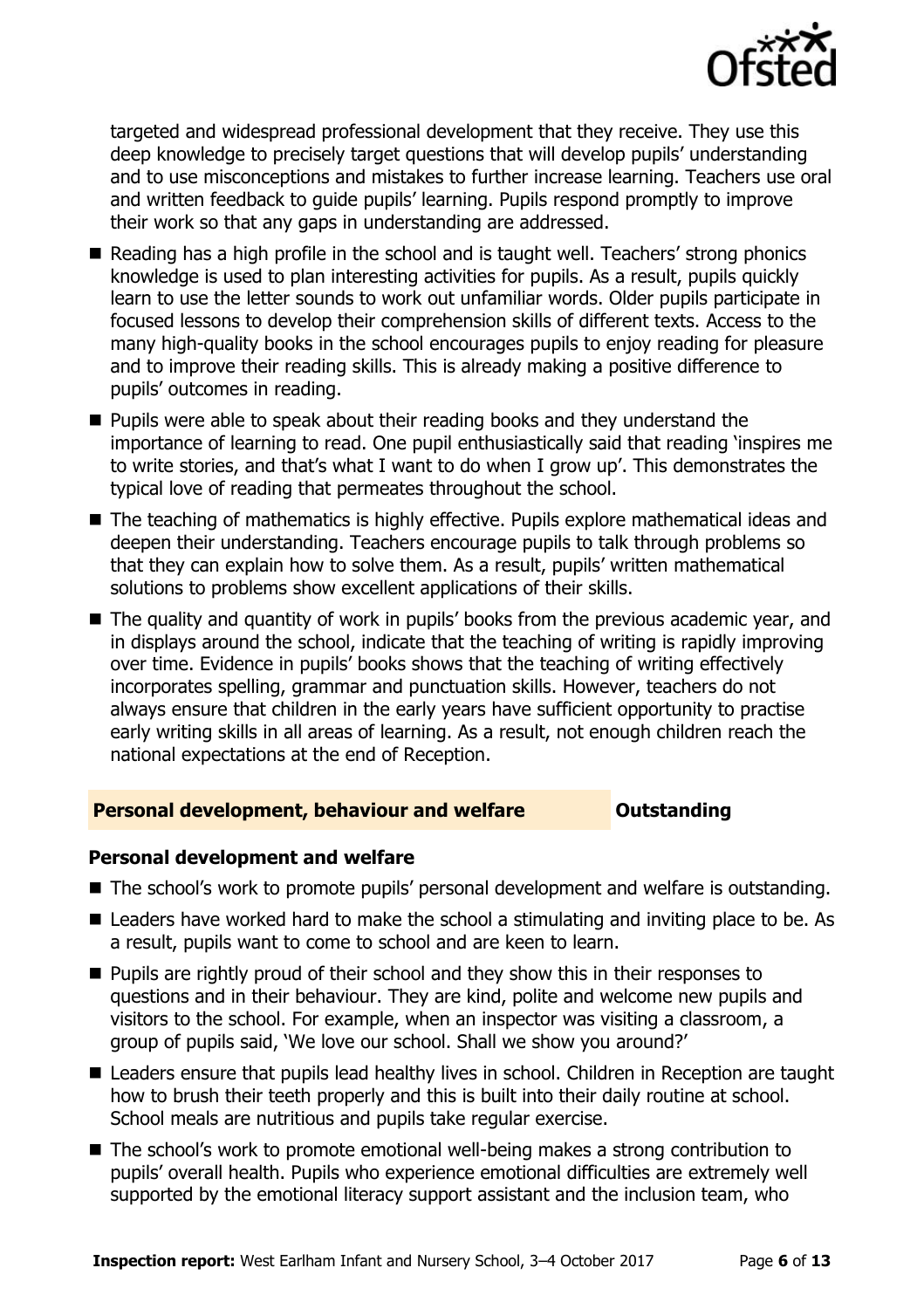

provide these pupils with regular opportunities to discuss their feelings. Staff work effectively with other agencies when the need arises so that all pupils can thrive and achieve well.

- **Pupils have a strong understanding of how to stay safe. Staff teach pupils to identify** named adults at school and at home who they can go to for help and support. Pupils told inspectors with great confidence who their 'high 5' adults are.
- **Pupils know how to stay safe online. Pupils told inspectors that bullying is extremely** rare in the school and that they have complete confidence in the staff to help them if they have any worries. This results in the happy and harmonious atmosphere seen around the school.
- $\blacksquare$  Pupils look after each other very well and greatly enjoy the many opportunities they have to undertake additional roles, such as office and playground apprentices. Older pupils are taught how to write applications for these roles and prepare for interviews. This increases their understanding of the work environment and prepares them very well for the future.
- All staff and the overwhelming majority of parents who completed online questionnaires during the inspection agreed that pupils are safe and very well cared for at West Earlham Infant and Nursery School.

### **Behaviour**

- $\blacksquare$  The behaviour of pupils is outstanding.
- Leaders have established a school environment which is calm and purposeful. Interactions between pupils and staff are underpinned by warm relationships and mutual respect. Highly effective behaviour management by all staff means that pupils behave consistently well in lessons and around the school. Playtimes and lunchtimes are well-supervised occasions that ensure that pupils play and socialise very happily together.
- **Pupils have exceedingly high expectations of themselves and, consequently, are eager** to make as much progress as possible. Pupils are rightly proud of their achievements and keen to demonstrate their learning in their work. In this highly ambitious learning environment, current pupils make outstanding progress across a range of subject areas and achieve highly.
- Attendance has been rising over the past few years to be in line with national figures. The attendance team is very effective in reducing absence, particularly for those pupils whose attendance was quite low in the past. No groups of pupils are now affected by low attendance.

### **Outcomes for pupils Outstanding**

**Pupils make outstanding progress during their time at this school so that, at the end of** key stage 1, attainment in reading, writing and mathematics is above national figures. Children join the school in the early years with much lower starting points than are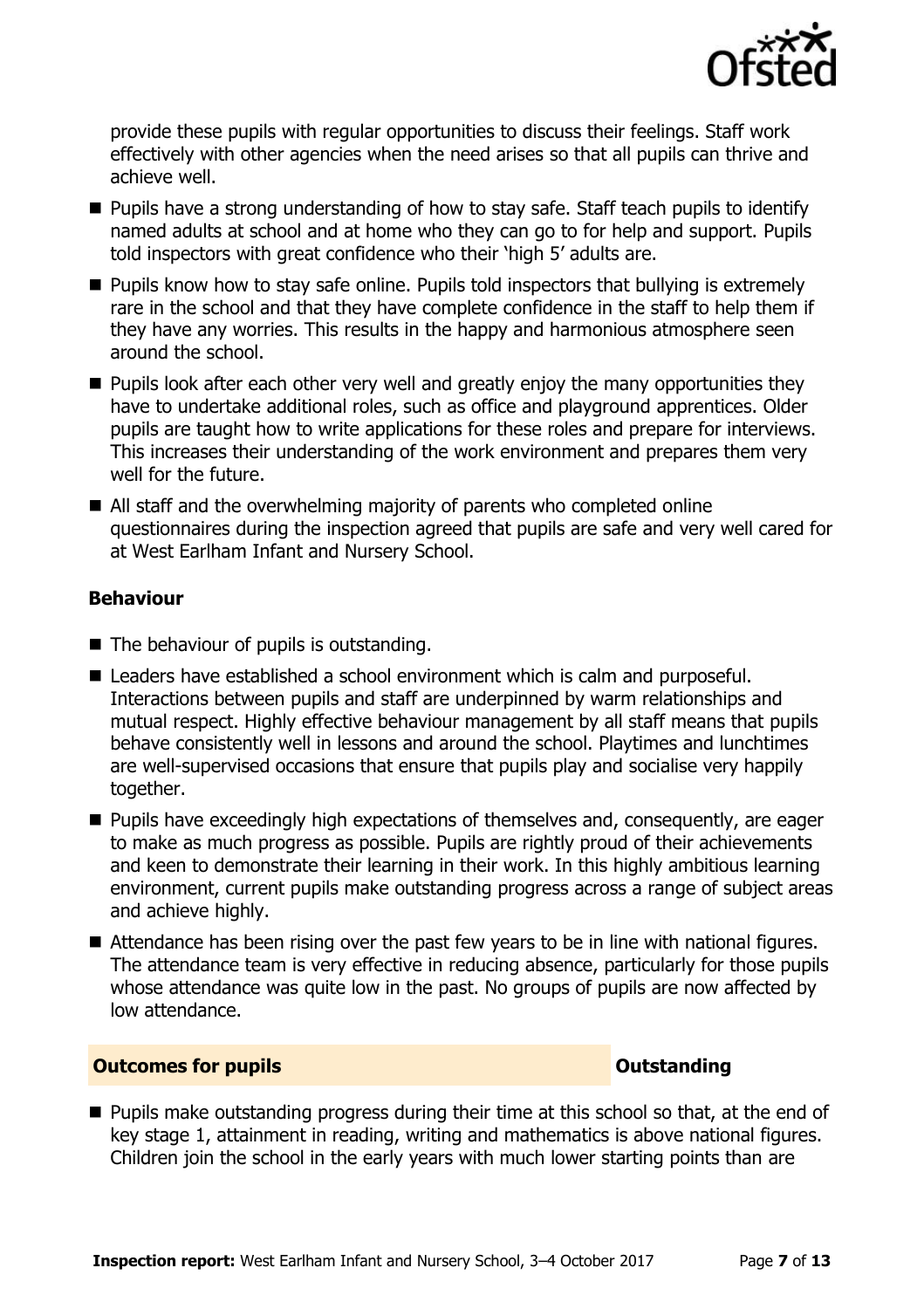

typical and, due to the outstanding teaching and care that they receive, they catch up year on year.

- Across the school, the teaching of phonics is very effective. The proportion of pupils in Year 1 who reach the expected standard in the phonics screening check has been on an upward trend since the previous inspection. In 2016, results were above the national average. The provisional results for 2017 are not as strong because of the high proportion of pupils with additional needs. However, work in pupils' books and observations in lessons during the inspection demonstrate that pupils make excellent progress and apply their phonics skills very effectively in reading and writing.
- Pupils who have special educational needs and/or disabilities make excellent progress from their different starting points, both academically and personally. This is because of leaders' and teachers' close attention and the varying types of support implemented to accurately match their needs.
- Leaders are ensuring that the differences between the outcomes of pupils who are disadvantaged and other pupils nationally are diminishing. Leaders and staff know the academic and welfare needs of these pupils very well and give them individual attention. Any barriers to learning are accurately identified and interventions ensure that they achieve as highly as others in the school and nationally. As a result, disadvantaged pupils, including the most able disadvantaged pupils, make outstanding progress.
- $\blacksquare$  The most able pupils achieve very well at the end of key stage 1. This is because learning activities are providing effective challenge to pupils, requiring them to apply their skills in a wide range of situations. The unvalidated results for 2017 show that all of the most able pupils in Year 2 reached the higher standards in reading, writing and mathematics.
- As well as in English and mathematics, pupils' work in almost all other areas of the curriculum shows that they are making at least good progress. Work seen in art, science, history, geography and design and technology is impressive and demonstrates that pupils are developing high levels of skill in these subjects.

#### **Early years provision CONSTANDING TO A RESEARCH CONSTANDING TO A RESEARCH CONSTANDING TO A RESEARCH CONSTANDING TO A RESEARCH CONSTANDING TO A RESEARCH CONSTANDING TO A RESEARCH CONSTANDING TO A RESEARCH CONSTANDING TO**

- The early years leader, who is also the deputy headteacher, is highly ambitious and has driven improvements in the setting, while establishing an effective team that works together extremely well. This has enhanced the consistency of provision between the Nursery and Reception classes and improved outcomes for children. As a result, the early years provision is outstanding.
- Staff have very high expectations for what pupils can achieve. They carefully assess children's strengths and the gaps in their knowledge and understanding to plan interesting and challenging learning activities. They regularly review the learning needs of each child and rapidly adjust plans to ensure that all children make strong progress. Consequently, no matter what their level of need, children very quickly settle into the highly nurturing environment created by staff.
- When they arrive at the school, many children have limited speech, language and communication skills. Because of this, leaders have provided a language-rich learning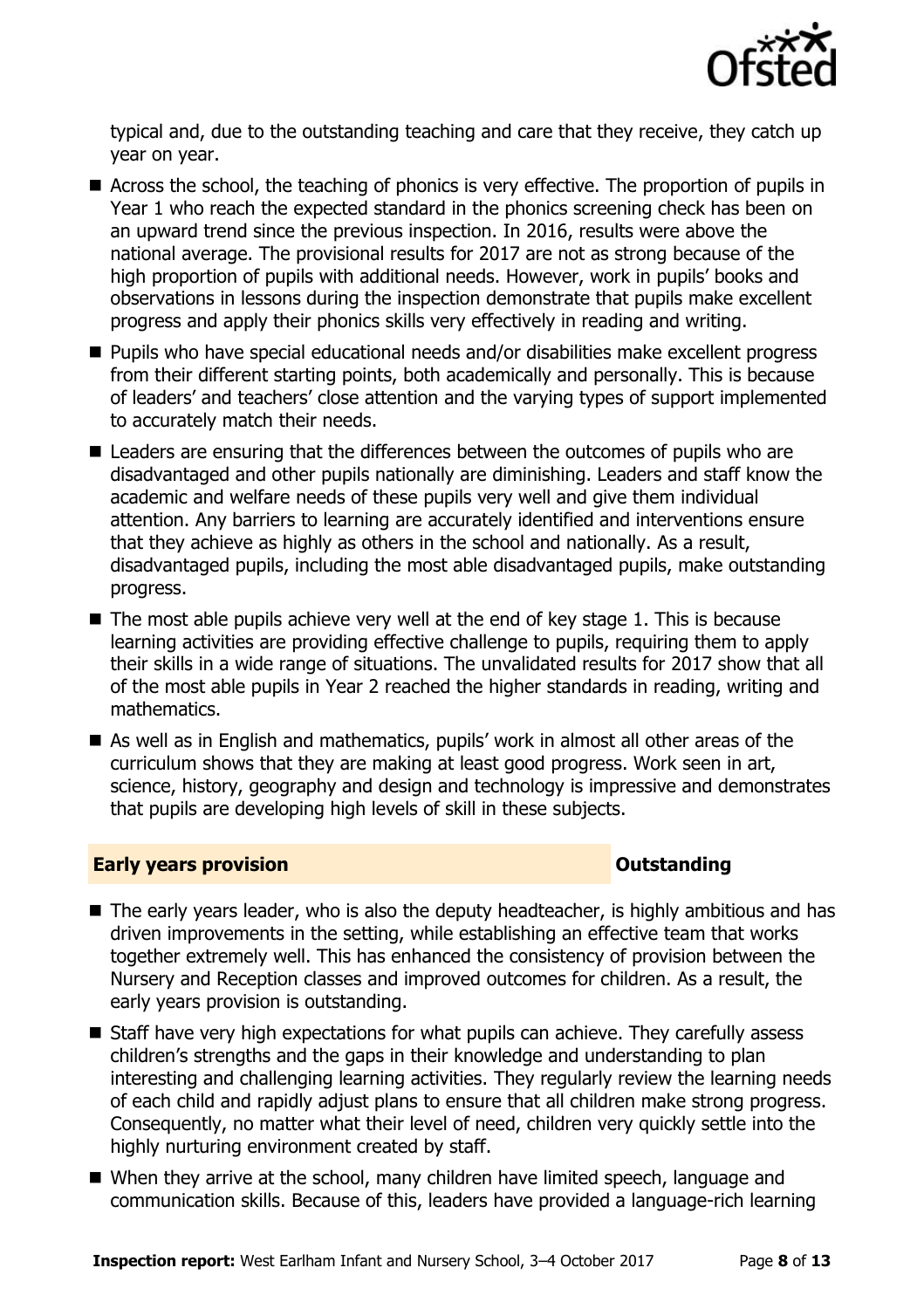

environment with a wide range of opportunities for children to develop their communication skills. Children benefit from support from the highly effective speech and language therapist, who has provided excellent training for the staff team. This ensures that all staff are able to develop children's speech and language exceptionally well and, consequently, children rapidly improve their communication skills.

- Children are excited by a range of engaging activities, particularly in the exceptionally well-resourced outdoor area, and so they persevere in their learning. They show curiosity and imagination, and this is further stimulated by skilful questioning from staff. Children quickly develop independence because routines are established effectively. This contributes to a calm and orderly environment where children are taught, right from the start, to learn and play well together.
- Leaders have successfully developed the early years curriculum to include activities that appeal to boys' interests and effectively promote their enjoyment of learning. This is because boys have not always achieved as well as girls in the early years. For example, I observed a group of boys enthusiastically counting the number of jumps they were making while scrunching through some leaves, and placing conkers in order of size. The teaching assistant was using effective questioning skills to help the boys develop language to describe what they were doing. As a result of a stimulating environment and targeted support, more boys make rapid progress, so that their achievement is moving closer to that of the girls.
- Staff are supportive and watchful. They ensure that children are safe at all times. The correct staffing ratios and qualifications are maintained, and all welfare requirements are fully met. Safeguarding practices are secure.
- Children are taught very well how to keep themselves safe. Adults carefully demonstrate how to use equipment safely and remind children of important safety rules. One child in a Nursery class confidently said, 'I need to put the lid on this pen so it keeps working.' Another child in Reception commented, 'I need to put my coat on so I don't get cold outside'. This excellent training by staff ensures that children are able to fully access the extensive range of learning opportunities both indoors and outside.
- Parents know that their children are well looked after and kept safe. They are well informed about, and involved in, their children's learning through a range of methods. These include home visits before children join the school, workshops and opportunities to spend time with their children during reading and writing activities in school.
- Children enter the early years with skills that are well below typical for their age. Through accurate assessment, leaders quickly identify the children's needs and develop highly appropriate learning experiences for them. Consequently, children make excellent progress from their starting points.
- The unvalidated results for 2017 show a dip in children's attainment in writing compared to national figures and this brought the overall figure for the number of children achieving a good level of development to below the national average. However, leaders have responded swiftly to this and are currently enhancing the teaching of early writing to include many opportunities for children to develop these skills in a variety of activities, both indoors and outside.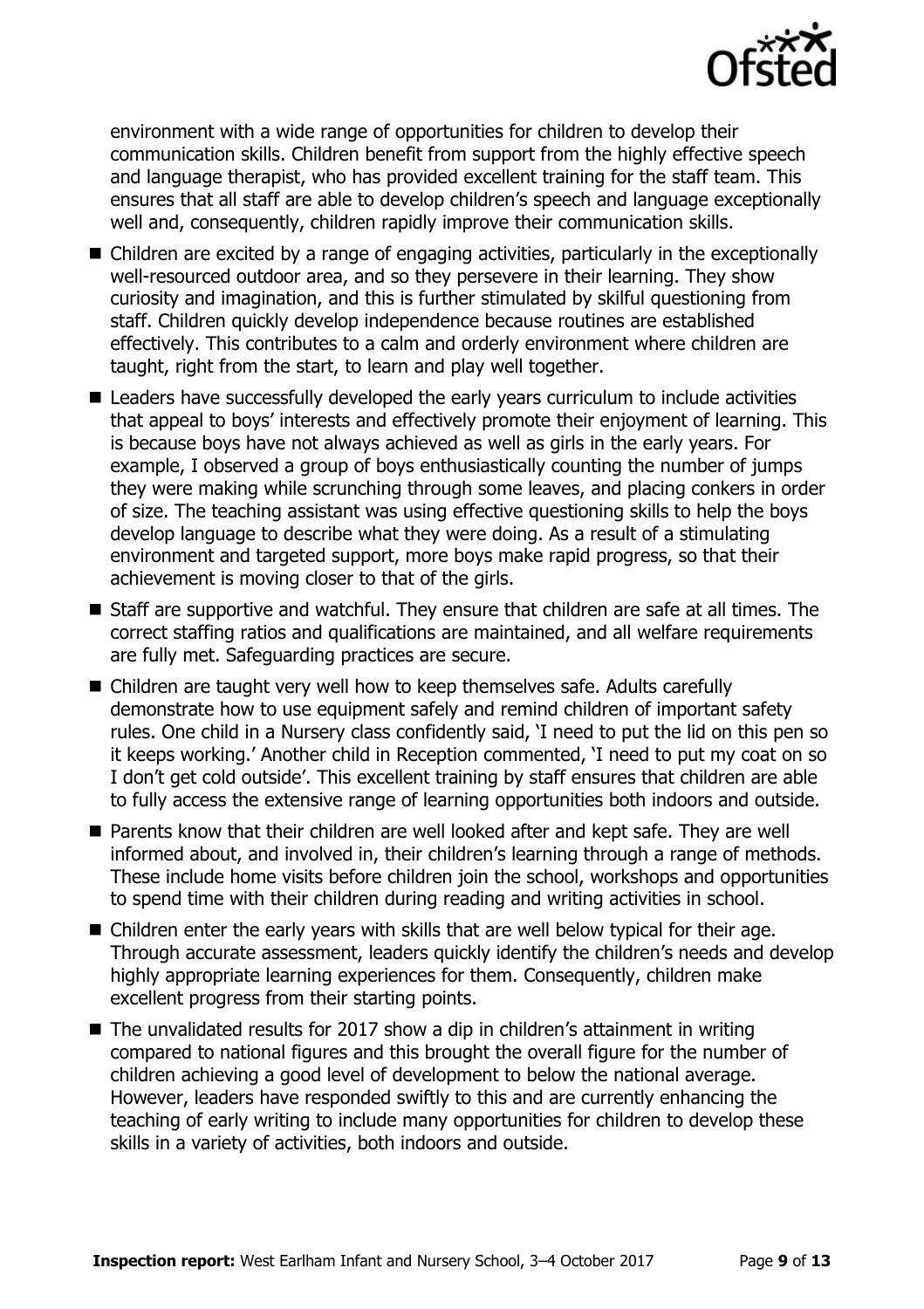

# **School details**

| Unique reference number | 120954         |
|-------------------------|----------------|
| Local authority         | <b>Norfolk</b> |
| Inspection number       | 10036209       |

This inspection was carried out under section 8 of the Education Act 2005. The inspection was also deemed a section 5 inspection under the same Act.

| Type of school                      | Infant                                  |
|-------------------------------------|-----------------------------------------|
| School category                     | Community                               |
| Age range of pupils                 | $2$ to $7$                              |
| Gender of pupils                    | Mixed                                   |
| Number of pupils on the school roll | 259                                     |
| Appropriate authority               | The governing body                      |
| Chair                               | Pamela Turnbull                         |
| <b>Headteacher</b>                  | <b>Binks Neate-Evans</b>                |
| Telephone number                    | 01603 451 299                           |
| Website                             | www.weins.co.uk                         |
| <b>Email address</b>                | office@westearlhaminfant.norfolk.sch.uk |
| Date of previous inspection         | 4-5 July 2013                           |

#### **Information about this school**

- West Earlham Infant and Nursery School is an average-sized infant school.
- The proportion of pupils known to be eligible for the pupil premium is well above the national average.
- The proportion of pupils from minority ethnic backgrounds is below the national average, as is the proportion of pupils who speak English as an additional language.
- The proportion of pupils who receive special educational needs support is above the national average. The proportion of pupils who have a statement of special educational needs or an education, health and care plan is below the national average.
- The headteacher is a board member of the Norwich Opportunity Area initiative, working with the Department for Education.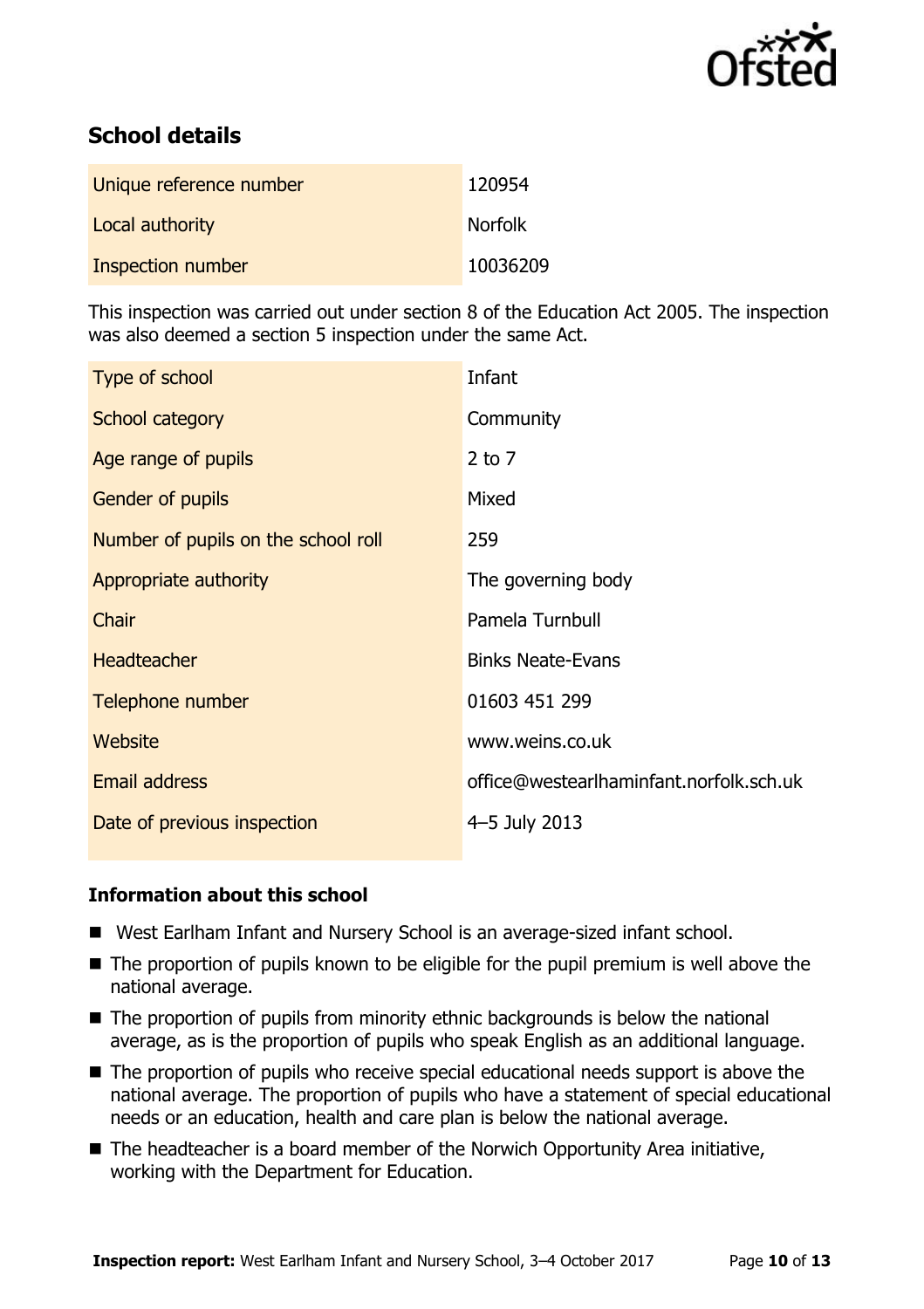

- The school shares its outstanding practice by providing training and support for other schools.
- The school meets requirements on the publication of specified information on its website.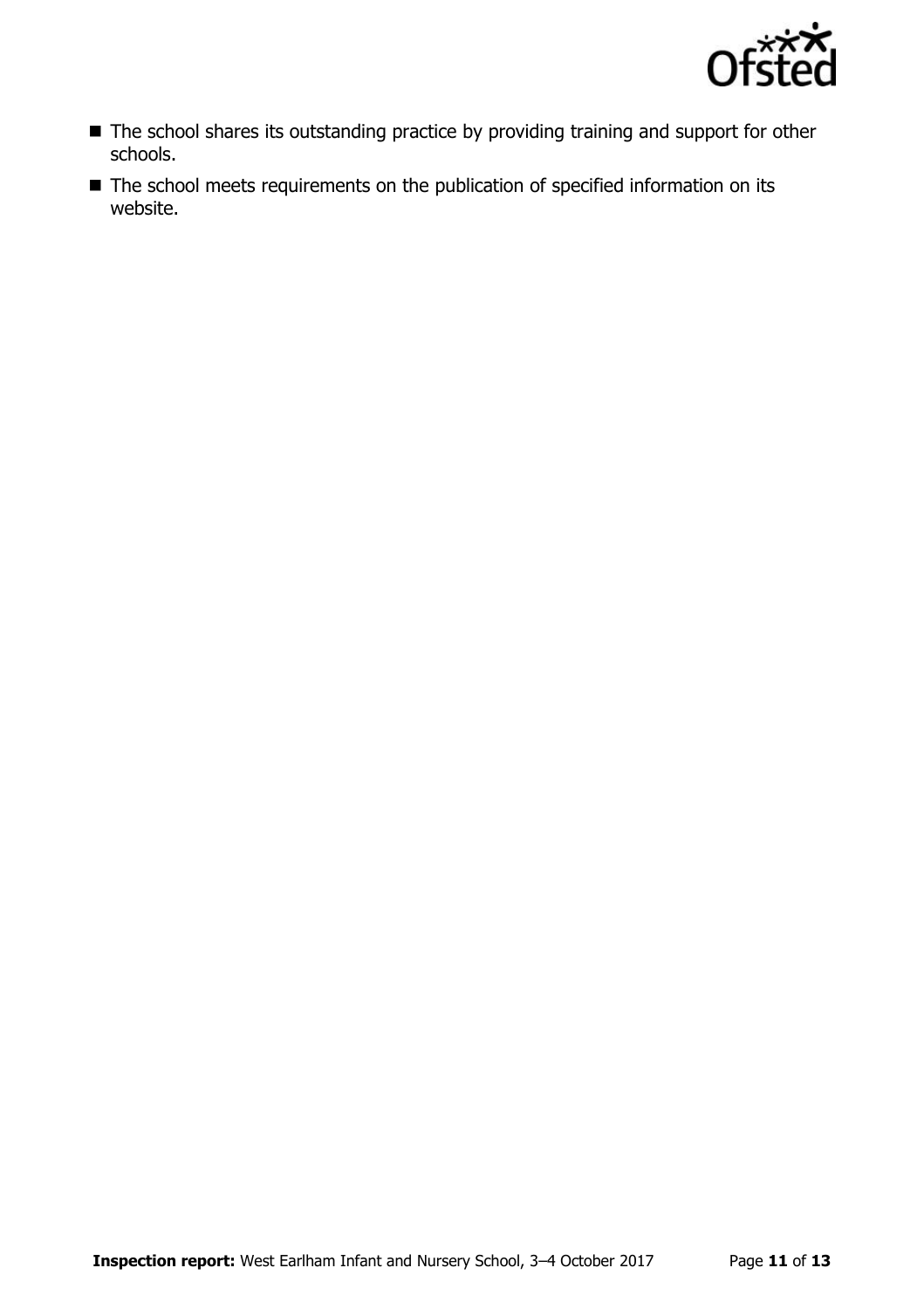

# **Information about this inspection**

- **Inspectors observed learning in every class. Several of the observations were carried** out jointly with the headteacher and deputy headteacher.
- A wide range of pupils' workbooks were looked at by inspectors throughout the inspection.
- $\blacksquare$  Meetings were held with the headteacher, the deputy headteacher, senior and middle leaders, the SENCo, newly qualified and trainee teachers, the chair of the governing body and other governors. The lead inspector also met with the improvement partner from the local authority.
- Inspectors spoke to pupils informally in class and around the school at break and lunchtimes to seek their views about the school.
- Inspectors met with several groups of pupils more formally to discuss many aspects of school life.
- **Pupils in Reception and Year 2 read to inspectors. Inspectors talked to pupils about** their reading habits and looked at their reading records.
- Inspectors scrutinised the school's website and a range of school documents, including assessment information, minutes from the governing body meetings, the school's own evaluation, improvement plans and records about behaviour, safeguarding children and attendance.
- Inspectors considered seven texts from parents, the 17 responses made by parents to Parent View, Ofsted's online questionnaire, and three written responses from parents. Inspectors also spoke to some parents before and after school, and considered the 46 responses made by parents to the school's own recent survey.
- Additionally, inspectors took account of the 24 views expressed by members of staff to Ofsted's online survey.

#### **Inspection team**

| Fiona Webb, lead inspector | Her Majesty's Inspector |
|----------------------------|-------------------------|
| Liz Chaplin                | Her Majesty's Inspector |
| <b>Robert Greatrex</b>     | Ofsted Inspector        |